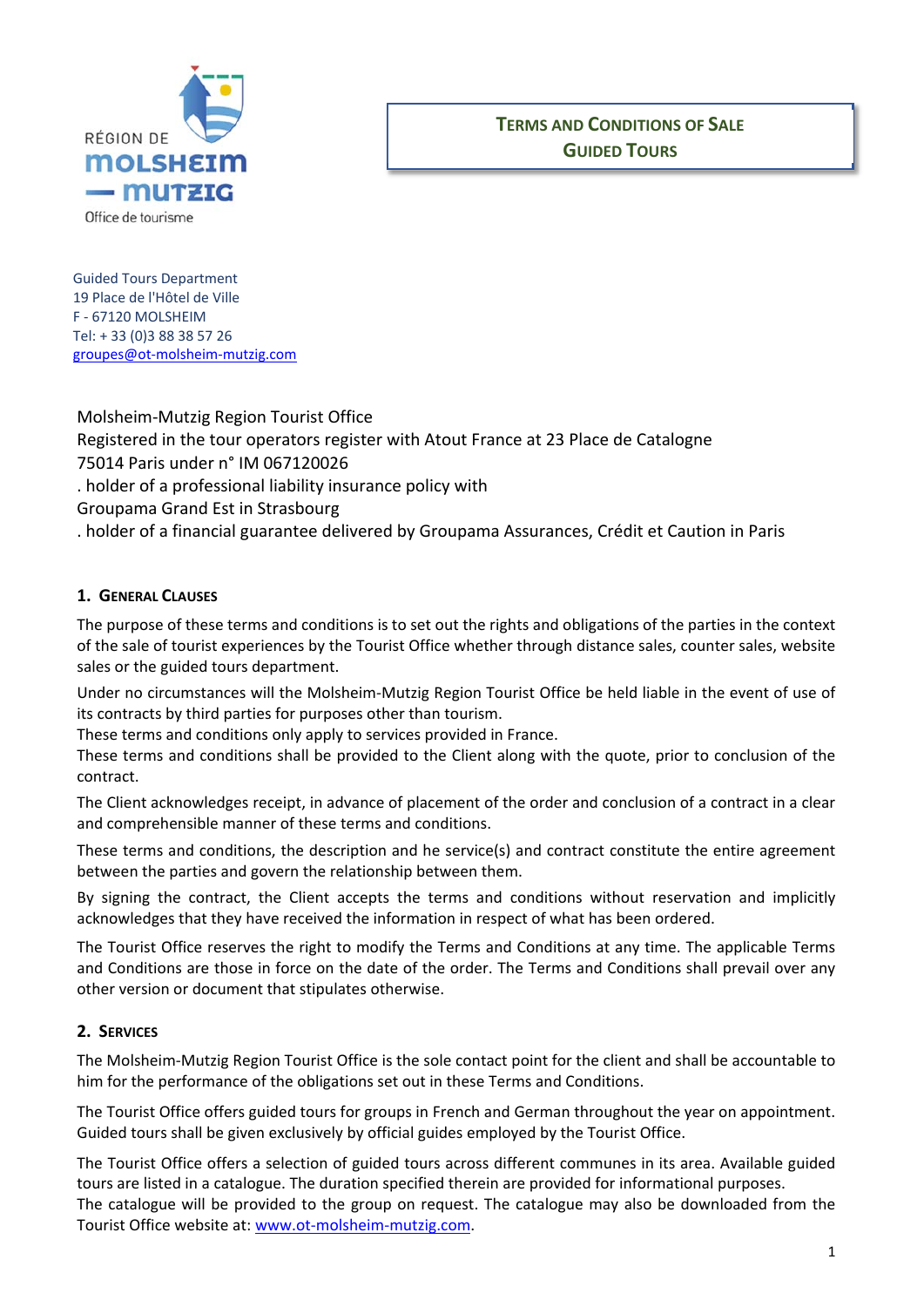#### **3. BOOKING AND ORGANISATION OF GUIDED TOURS**

Requests to book guided tours must be sent by post or email **at least 5 weeks before the intended date**. The booking request should mention the name of the group and group leader, the type of tour requested, and the date, time and number of persons. The Tourist Office Tours Department will send an email confirming the option chosen by the client.

Within **8 days of receipt of the confirmation email by the Tourist Office**, the client should approve the booking in writing and specify the contact details of the person to whom the contract should be sent.

Once the Tours Department has received the Client's response, it will send two copies of the contract to the client, will book a guide and if needed, options with various partners (ex. museum).

TA duly signed copy of the contract should be sent **2 weeks before the group arrives**, in the absence of which the tour guide will be deemed to have been cancelled.

The booking will be final as of receipt by the Tourist Office of the signed contract.

#### **4. MEETING POINT AND ARRIVAL OF GUIDED TOURS**

All our contracts for guided tours refer to the meeting point with the guide. The basic price for guided tours covers a departure and arrival point located within the desired tour area.

#### **5. PRICING**

The prices below are calculated on the basis of prices in force on  $1<sup>st</sup>$  January 2019 and only apply to the guide's services. The prices are indicated net of tax, as the Tourist Office does not charge VAT. The prices are decided on by the Intercommunal Tourist Office Board which has decided as follows:

Guided tours may be organised from Monday to Friday. The costs will be as follows:

| 1hr: €85    | 1:30 to 2hrs: €120 | 2:30 to 3hrs : €140                |
|-------------|--------------------|------------------------------------|
| ½ day: €170 | Day: €290          | Fort de Mutzig: $\epsilon$ /person |

With the exception of the Fort de Mutzig, the pricing above does not include entrance to monuments, museums or attractions, transport or expenses.

Guided tours on Saturdays will only be organised depending on the availability of the guides. If a guide is available, the prices below will apply.

*Guided tours are not available on Sundays or bank holidays.* 

An entrance fee is payable for the Rohan Museum in Mutzig and History Museum in the Chartreuse and the Bugatti Foundation in Mosheim.

Entry to the Chartreuse is €4 and entry to the Rohan museum is €3 for groups under 20 persons. For groups of 20 and above, entry is €2 for each site.

Entry to the Chartreuse should be paid at the museum, which is still under the exclusive control of the municipality, by the group leader. Cheques should be made out to the Trésor Public (State Treasury).

For the Mutzig Museum, the Tourist Office will add the entrance fee to the bill for the guided tour and will make the payment to the Mutzig Town.

Guided tours for groups from other countries should be paid in euros (bank transfer or cash). For foreign currency payments, bank fees of €40 will be payable by the client.

#### **6. GUIDED TOUR DURATION**

The visit duration is mentioned in the contract and is counted from the meeting point or starting point.

The duration may be modified in advance or upon arrival in the following cases:

- . *Late arrival of the group*: the guide has waited for the group for 30 minutes. The visit will be cut short for the time lost, or if the guide is available and agrees, may be extended to cover the lost time, but the additional time will be invoiced at the usual rates.
- . *Late arrival of the guide or no‐show*: the group must wait 30 minutes for the guide. If the guide is available and the group agrees, the tour may be extended to cover the lost time (subject to a 10 minute allowance). In the event of a disagreement, the visit will be cut short for the time lost and the client will receive a reduction for each half hour lost, at the usual rates.

 If the guide does not show up, the group may cancel the tour and require cancellation of the invoice. Compensation may be claimed for an amount not exceeding 50% of the amount of the agreed service.